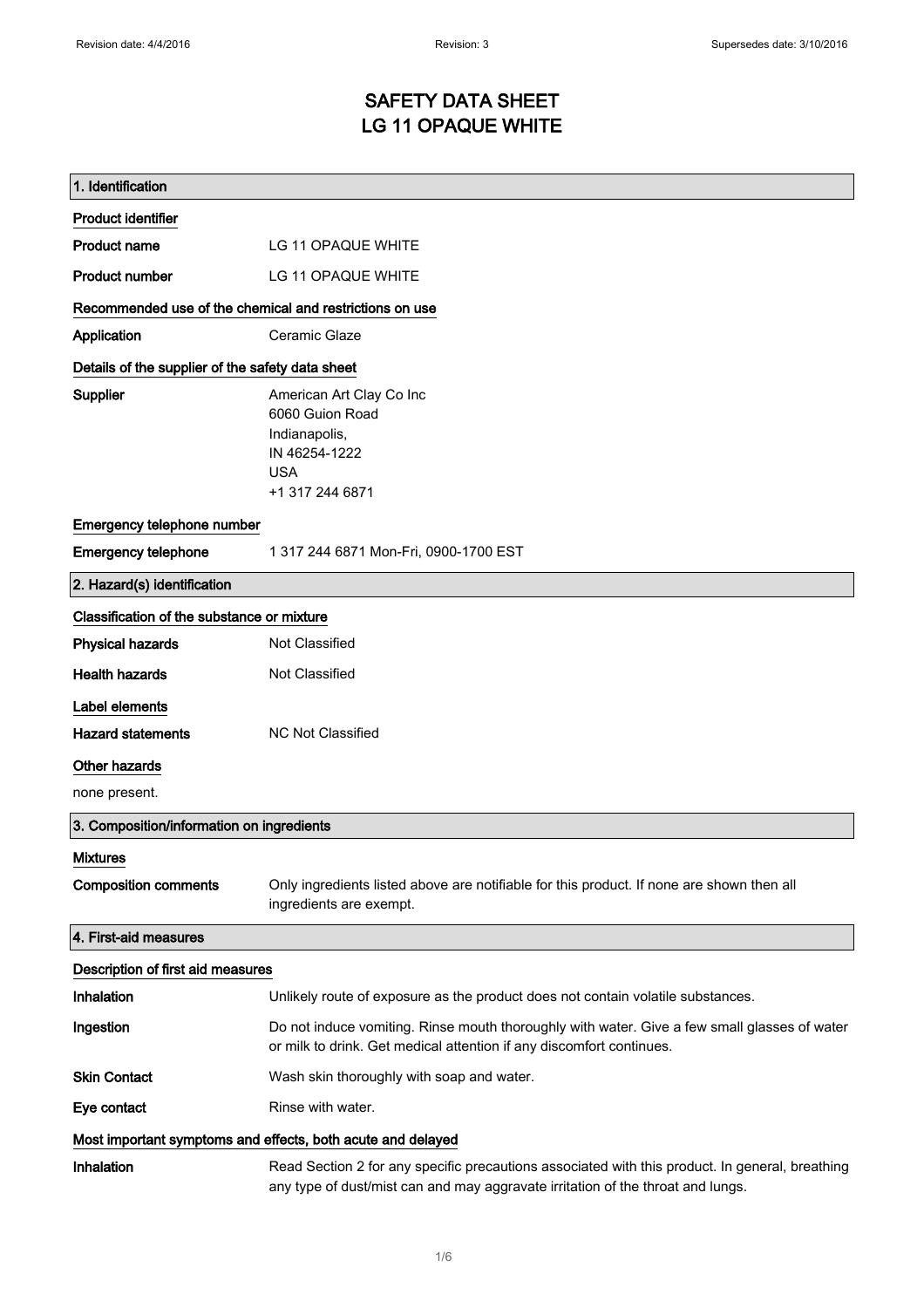| Ingestion                                                    | Read Section 2 for any specific precautions associated with the use of this product. Products<br>with specific warnings about ingestion will give guidance there.                                                                                                                                           |  |
|--------------------------------------------------------------|-------------------------------------------------------------------------------------------------------------------------------------------------------------------------------------------------------------------------------------------------------------------------------------------------------------|--|
| Skin contact                                                 | Read Section 2 for any specific precautions associated with the use of this product. In general<br>most ceramic glazes, clays and special products will tend to have a drying effect on the skin<br>and may cause some sensitivity to users with sensitive skin.                                            |  |
| Eye contact                                                  | Read Section 2 for any specific precautions associated with the use of this product. In general<br>most ceramic and special products contain materials that maybe abrasive to eyes. Keeping<br>materials from contacting the eyes is prudent. If contact does occur, flush with clean water, do<br>not rub. |  |
|                                                              | Indication of immediate medical attention and special treatment needed                                                                                                                                                                                                                                      |  |
| Notes for the doctor                                         | Treat symptomatically.                                                                                                                                                                                                                                                                                      |  |
| 5. Fire-fighting measures                                    |                                                                                                                                                                                                                                                                                                             |  |
| <b>Extinguishing media</b>                                   |                                                                                                                                                                                                                                                                                                             |  |
| Suitable extinguishing media                                 | Use fire-extinguishing media suitable for the surrounding fire.                                                                                                                                                                                                                                             |  |
| Special hazards arising from the substance or mixture        |                                                                                                                                                                                                                                                                                                             |  |
| Specific hazards                                             | The product is not believed to present a hazard due to its physical nature.                                                                                                                                                                                                                                 |  |
| <b>Advice for firefighters</b>                               |                                                                                                                                                                                                                                                                                                             |  |
| for firefighters                                             | Special protective equipment Use protective equipment appropriate for surrounding materials.                                                                                                                                                                                                                |  |
| 6. Accidental release measures                               |                                                                                                                                                                                                                                                                                                             |  |
|                                                              | Personal precautions, protective equipment and emergency procedures                                                                                                                                                                                                                                         |  |
| <b>Personal precautions</b>                                  | For personal protection, see Section 8.                                                                                                                                                                                                                                                                     |  |
| <b>Environmental precautions</b>                             |                                                                                                                                                                                                                                                                                                             |  |
| <b>Environmental precautions</b>                             | Please read Section 2 completely. If any environmental warnings such as; H411 or H412 are<br>listed in Section 2, please use appropriate procedures when disposing of product and<br>container. Do not put materials into waterways or sewers.                                                              |  |
| Methods and material for containment and cleaning up         |                                                                                                                                                                                                                                                                                                             |  |
| Methods for cleaning up                                      |                                                                                                                                                                                                                                                                                                             |  |
|                                                              | Collect spillage for reclamation or absorb in vermiculite, dry sand or similar material.                                                                                                                                                                                                                    |  |
| Reference to other sections                                  | For waste disposal, see Section 13. For personal protection, see Section 8.                                                                                                                                                                                                                                 |  |
| 7. Handling and storage                                      |                                                                                                                                                                                                                                                                                                             |  |
| Precautions for safe handling                                |                                                                                                                                                                                                                                                                                                             |  |
| Usage precautions                                            | Read label before use. Do not eat, drink or smoke when using this product. Good personal<br>hygiene procedures should be implemented. Wash hands and any other contaminated areas<br>of the body with soap and water before leaving the work site.                                                          |  |
| Conditions for safe storage, including any incompatibilities |                                                                                                                                                                                                                                                                                                             |  |
| <b>Storage precautions</b>                                   | Store in tightly-closed, original container in a dry and cool place.                                                                                                                                                                                                                                        |  |
| Specific end uses(s)                                         |                                                                                                                                                                                                                                                                                                             |  |
| Specific end use(s)                                          | The identified uses for this product are detailed in Section 1.2.                                                                                                                                                                                                                                           |  |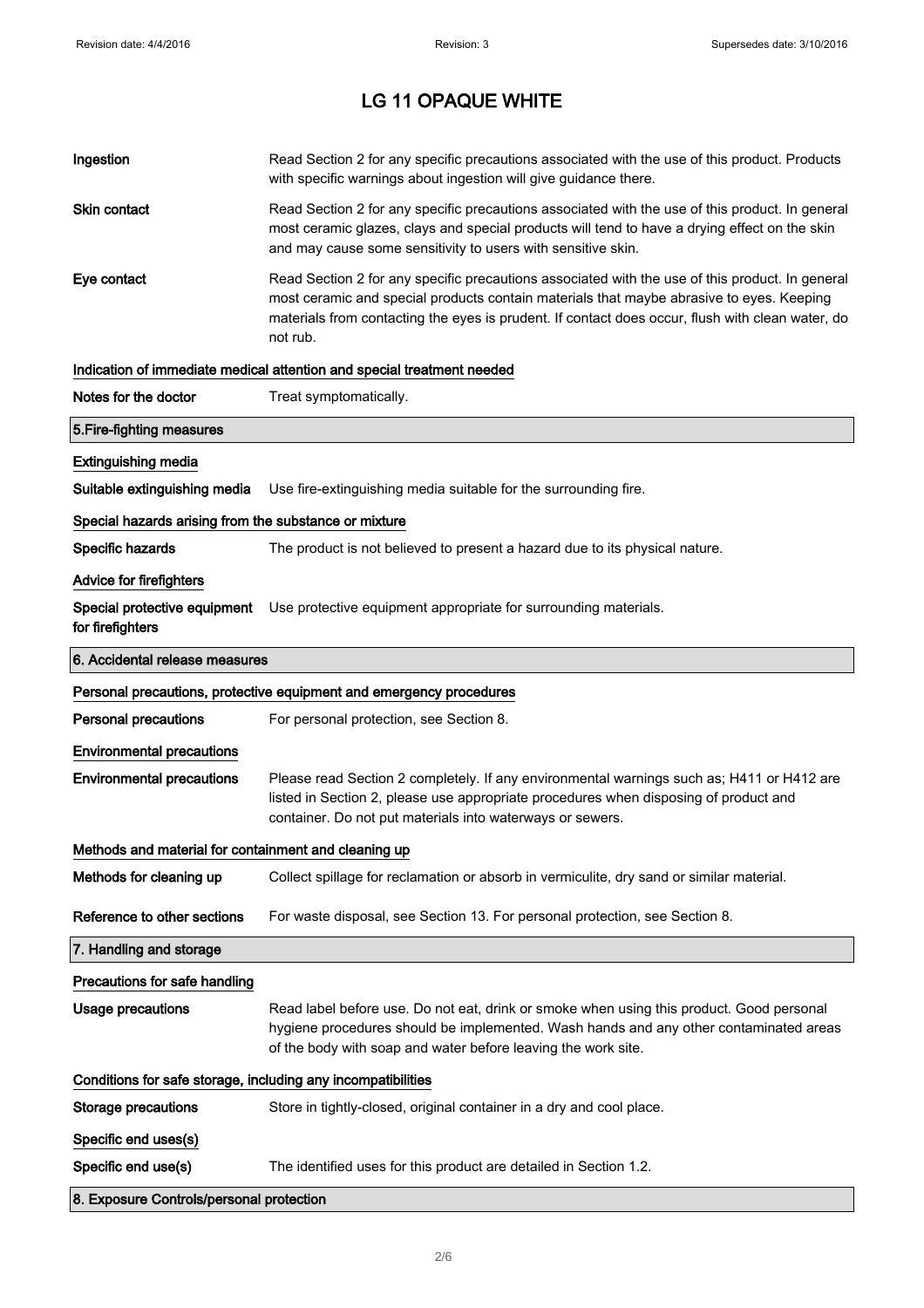| Ingredient comments                 | Only ingredients listed n Section 3 are notifiable for this product. If none are shown then all<br>ingredients are exempt.                                                                                           |
|-------------------------------------|----------------------------------------------------------------------------------------------------------------------------------------------------------------------------------------------------------------------|
| <b>Exposure controls</b>            |                                                                                                                                                                                                                      |
| Appropriate engineering<br>controls | No specific ventilations requirements unless the "FAN" pictogram is shown above or specified<br>in Section 2.                                                                                                        |
| Eye/face protection                 | No specific eye protection required unless the "EYE PROTECTION" pictogram is shown<br>above or specified in Section 2.                                                                                               |
| Hand protection                     | No specific hand protection required unless the "HAND PROTECTION" pictogram is shown<br>above or specified in Section 2.                                                                                             |
| Hygiene measures                    | Using good personal hygiene practices is always appropriate. Keeping a clean work space,<br>cleaning up properly when done, and not eating, drinking or smoking when using this product.                             |
| Respiratory protection              | No specific respiratory protection required unless the "RESPIRATOR" pictogram is shown<br>above or specified in Section 2. Using the appropriate certified protection for the operation is<br>important if required. |

### 9. Physical and Chemical Properties

#### Information on basic physical and chemical properties

| Appearance                                      | Colored liquid.           |
|-------------------------------------------------|---------------------------|
| Color                                           | Various colors.           |
| Odor                                            | Almost odorless.          |
| <b>Odor threshold</b>                           | No information available. |
| рH                                              | 6-8                       |
| <b>Melting point</b>                            | No information available. |
| Initial boiling point and range                 | No information available. |
| Flash point                                     | No information available. |
| <b>Evaporation rate</b>                         | No information available. |
| Flammability (solid, gas)                       | No information available. |
| Upper/lower flammability or<br>explosive limits | No information available. |
| Vapour pressure                                 | No information available. |
| <b>Relative density</b>                         | Greater than 1.0          |
| Solubility(ies)                                 | Not applicable.           |
| <b>Partition coefficient</b>                    | No information available. |
| <b>Auto-ignition temperature</b>                | Not applicable.           |
| <b>Decomposition Temperature</b>                | No information available. |
| <b>Viscosity</b>                                | No information available. |
| <b>Explosive properties</b>                     | none                      |
| <b>Oxidising properties</b>                     | none                      |
| Other information                               | Not applicable.           |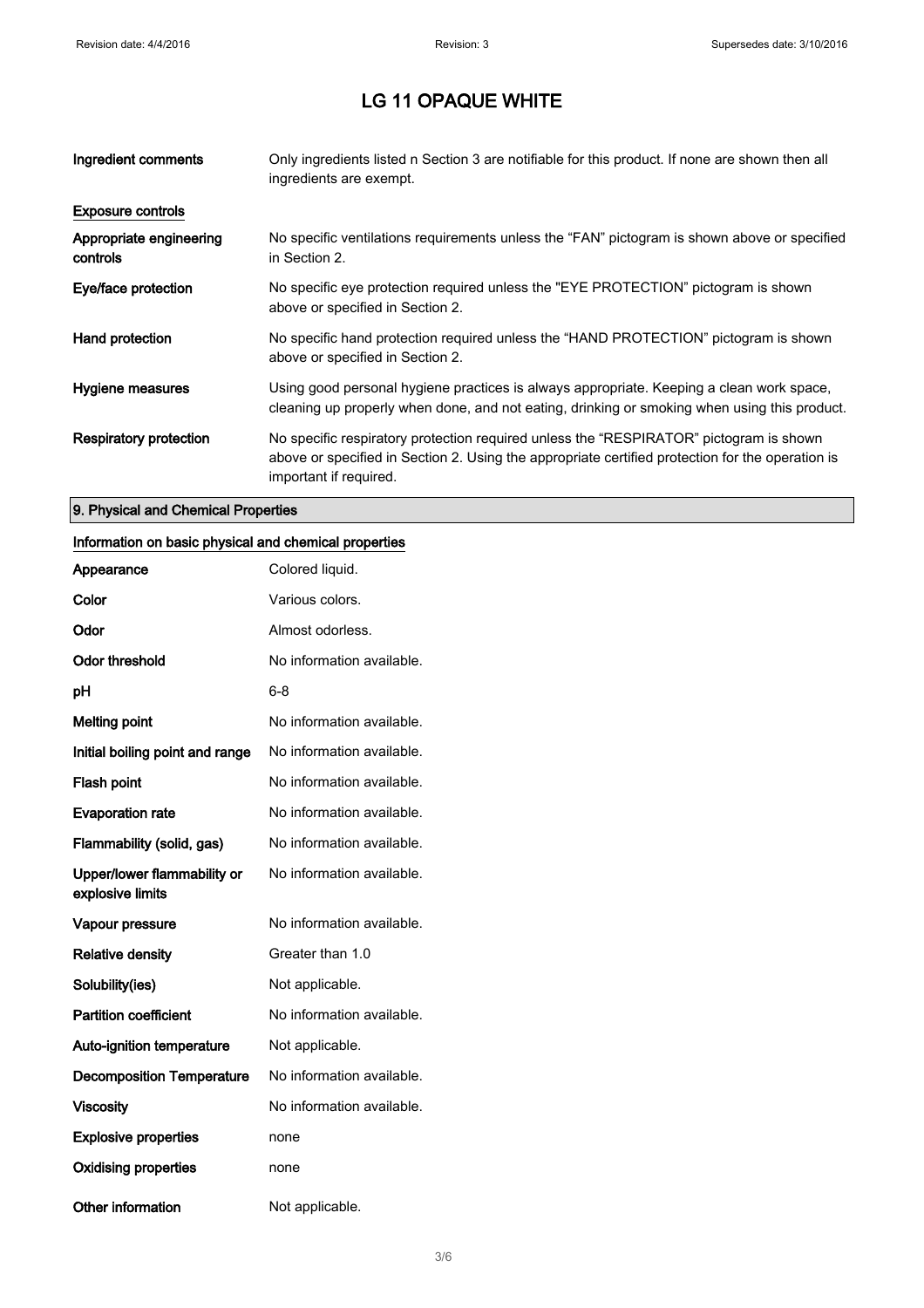| 10. Stability and reactivity          |                                                                                                                                                                                                                                                |
|---------------------------------------|------------------------------------------------------------------------------------------------------------------------------------------------------------------------------------------------------------------------------------------------|
| Reactivity                            | There are no known reactivity hazards associated with this product.                                                                                                                                                                            |
| <b>Stability</b>                      | No particular stability concerns.                                                                                                                                                                                                              |
| Possibility of hazardous<br>reactions | None known.                                                                                                                                                                                                                                    |
| Conditions to avoid                   | None known.                                                                                                                                                                                                                                    |
| Materials to avoid                    | None known.                                                                                                                                                                                                                                    |
| Hazardous decomposition<br>products   | None known.                                                                                                                                                                                                                                    |
| 11. Toxicological information         |                                                                                                                                                                                                                                                |
| Information on toxicological effects  |                                                                                                                                                                                                                                                |
| <b>Toxicological effects</b>          | Please read Section 2 thoroughly to understand the toxicological risks, (if any) and<br>precautions for safe use (if any).                                                                                                                     |
| Skin corrosion/irritation             |                                                                                                                                                                                                                                                |
| <b>Skin sensitization</b>             |                                                                                                                                                                                                                                                |
| <b>Skin sensitisation</b>             | Based on available data the classification criteria are not met.                                                                                                                                                                               |
| Eye contact                           | May cause temporary eye irritation.                                                                                                                                                                                                            |
| 12. Ecological Information            |                                                                                                                                                                                                                                                |
| Ecotoxicity                           | Please read Section 2 completely. If any environmental warnings such as; H411 or H412 are<br>listed in Section 2, please use appropriate procedures when disposing of product and<br>container. Do not put materials into waterways or sewers. |
| <b>Toxicity</b>                       |                                                                                                                                                                                                                                                |
| <b>Toxicity</b>                       | Please read Section 2 completely. If any environmental warnings such as; H411 or H412 are<br>listed in Section 2, please use appropriate procedures when disposing of product and<br>container. Do not put materials into waterways or sewers. |
| Persistence and degradability         |                                                                                                                                                                                                                                                |
| Persistence and degradability         | No data available.                                                                                                                                                                                                                             |
| Biodegradation                        | Not inherently biodegradable.                                                                                                                                                                                                                  |
| <b>Bioaccumulative potential</b>      |                                                                                                                                                                                                                                                |
| <b>Partition coefficient</b>          | No information available.                                                                                                                                                                                                                      |
| Mobility in soil                      |                                                                                                                                                                                                                                                |
| <b>Mobility</b>                       | Semi-mobile.                                                                                                                                                                                                                                   |
| Results of PBT and vPvB assessment    |                                                                                                                                                                                                                                                |
| Results of PBT and vPvB<br>assessment | This product does not contain any substances classified as PBT or vPvB.                                                                                                                                                                        |
| Other adverse effects                 |                                                                                                                                                                                                                                                |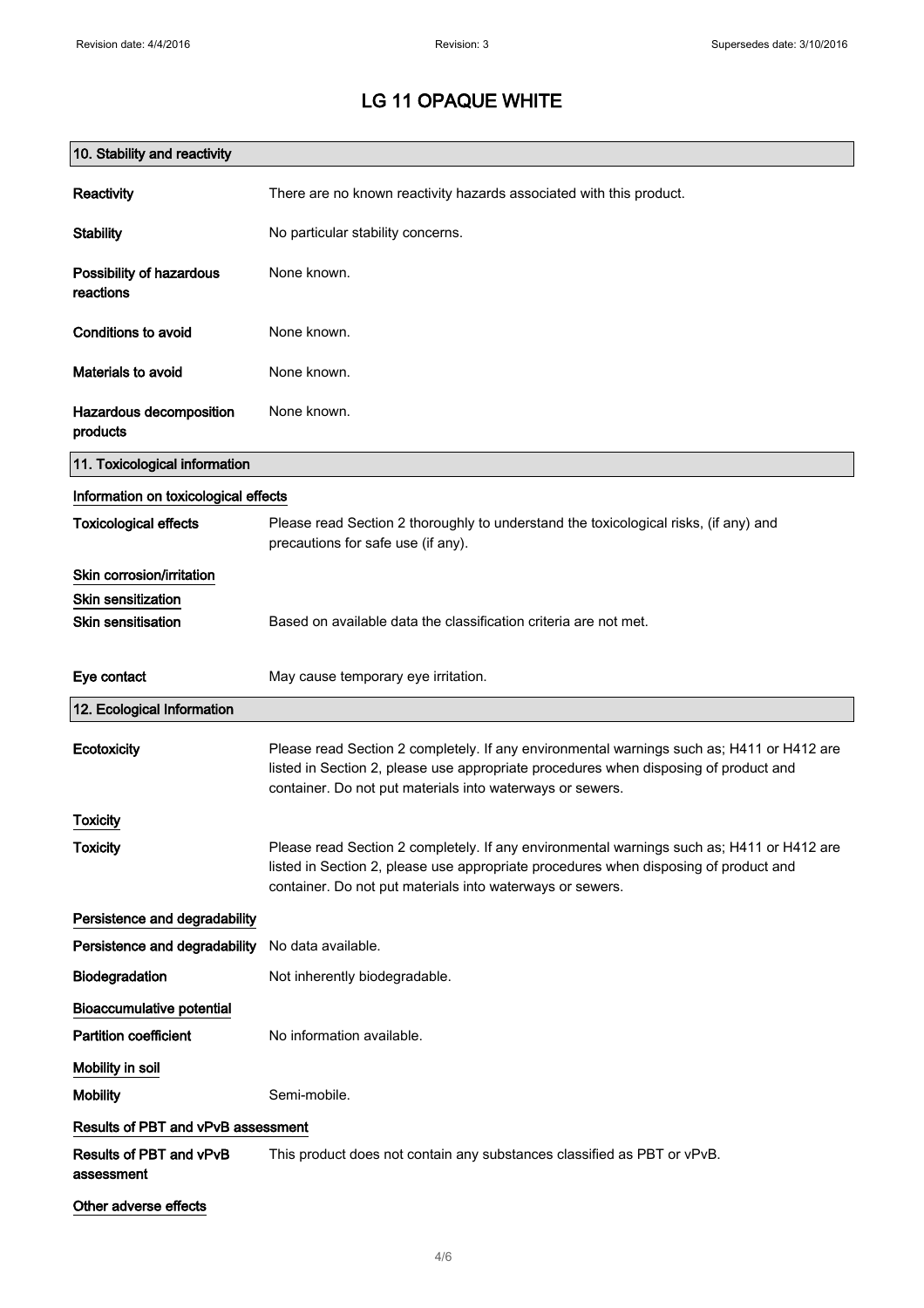| Other adverse effects                                                                                                                                                                                                                             | None known.                                                                                                                                                                                  |  |
|---------------------------------------------------------------------------------------------------------------------------------------------------------------------------------------------------------------------------------------------------|----------------------------------------------------------------------------------------------------------------------------------------------------------------------------------------------|--|
| 13. Disposal considerations                                                                                                                                                                                                                       |                                                                                                                                                                                              |  |
| Waste treatment methods                                                                                                                                                                                                                           |                                                                                                                                                                                              |  |
| <b>General information</b>                                                                                                                                                                                                                        | Dispose of waste product or used containers in accordance with local regulations When<br>handling waste, the safety precautions applying to handling of the product should be<br>considered. |  |
| 14. Transport information                                                                                                                                                                                                                         |                                                                                                                                                                                              |  |
| General                                                                                                                                                                                                                                           | The product is not covered by international regulations on the transport of dangerous goods<br>(IMDG, IATA, DoT).                                                                            |  |
| <b>UN Number</b>                                                                                                                                                                                                                                  |                                                                                                                                                                                              |  |
| Not applicable.                                                                                                                                                                                                                                   |                                                                                                                                                                                              |  |
| UN proper shipping name                                                                                                                                                                                                                           |                                                                                                                                                                                              |  |
| Not applicable.                                                                                                                                                                                                                                   |                                                                                                                                                                                              |  |
| Transport hazard class(es)                                                                                                                                                                                                                        |                                                                                                                                                                                              |  |
| No transport warning sign required.                                                                                                                                                                                                               |                                                                                                                                                                                              |  |
| Packing group                                                                                                                                                                                                                                     |                                                                                                                                                                                              |  |
| Not applicable.                                                                                                                                                                                                                                   |                                                                                                                                                                                              |  |
| <b>Environmental hazards</b>                                                                                                                                                                                                                      |                                                                                                                                                                                              |  |
| <b>Environmentally Hazardous Substance</b><br>Please refer to Section 2 for any environmental hazards associated with this product. If H411/H412 warnings are shown then<br>please verify packaging and labeling requirements for larger volumes. |                                                                                                                                                                                              |  |
| Special precautions for user                                                                                                                                                                                                                      |                                                                                                                                                                                              |  |
| Not applicable.                                                                                                                                                                                                                                   |                                                                                                                                                                                              |  |
| Transport in bulk according to Not applicable.<br>Annex II of MARPOL 73/78<br>and the IBC Code                                                                                                                                                    |                                                                                                                                                                                              |  |
| 15. Regulatory information                                                                                                                                                                                                                        |                                                                                                                                                                                              |  |
| <b>US State Regulations</b><br>None of the ingredients are listed or exempt.                                                                                                                                                                      | California Proposition 65 Carcinogens and Reproductive Toxins                                                                                                                                |  |
| Inventories<br>Canada - DSL/NDSL<br>All the ingredients are listed or exempt.                                                                                                                                                                     |                                                                                                                                                                                              |  |
| <b>US-TSCA</b><br>All the ingredients are listed or exempt.                                                                                                                                                                                       |                                                                                                                                                                                              |  |
| US - TSCA 12(b) Export Notification                                                                                                                                                                                                               |                                                                                                                                                                                              |  |

All the ingredients are listed or exempt.

16. Other information